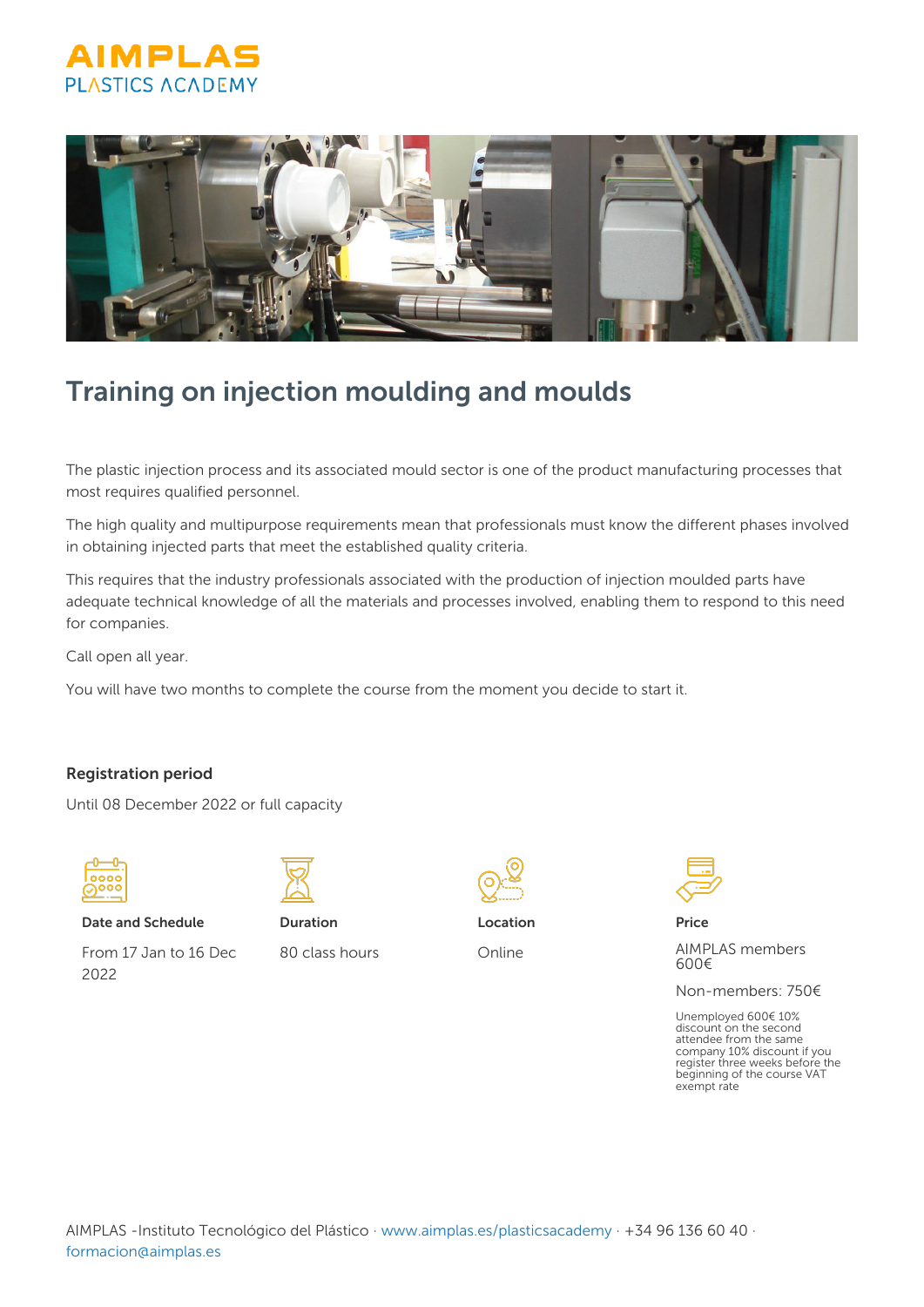

## **Objectives**

- $\mathbf{\lambda}$ The main objective of the training is that the student can understand the process of manufacturing a mould, what steps must be followed to manufacture a quality mould, how to interpret the documentation as well as understanding the injection process, a process in which the mould will be used and where its correct performance will be validated.
- $\mathbf{\lambda}$ To be able to distinguish the properties of mould making metals to manufacture the mould depending on the production needs.
- ⋟ To be able to identify and classify plastic materials to be used in an injection moulding conventional process, depending on their typology and properties.
- $\blacktriangleright$ To distinguish the parts used for integrating and manufacturing a mould.
- ь To analyse the behaviour of plastic in mould cavities.
- $\mathbf{\Sigma}$ To evaluate defects in injected parts.

## Who is it aimed at?

- $\mathbf{\Sigma}$ Workers with recognized experience in the injection of plastic sector wanting to grow professionally, such as part designers, head managers, injection operators.
- $\overline{\phantom{1}}$ Workers with no or limited experience in mould making.
- $\overline{\phantom{0}}$ Young students coming from the Standardized Metal Mould Making Professional Education.

## Programme

### 1 MATERIALS

- ٧ 1.1 Mould making materials
- $\overline{\phantom{0}}$ 1.2 Polymers for injection moulding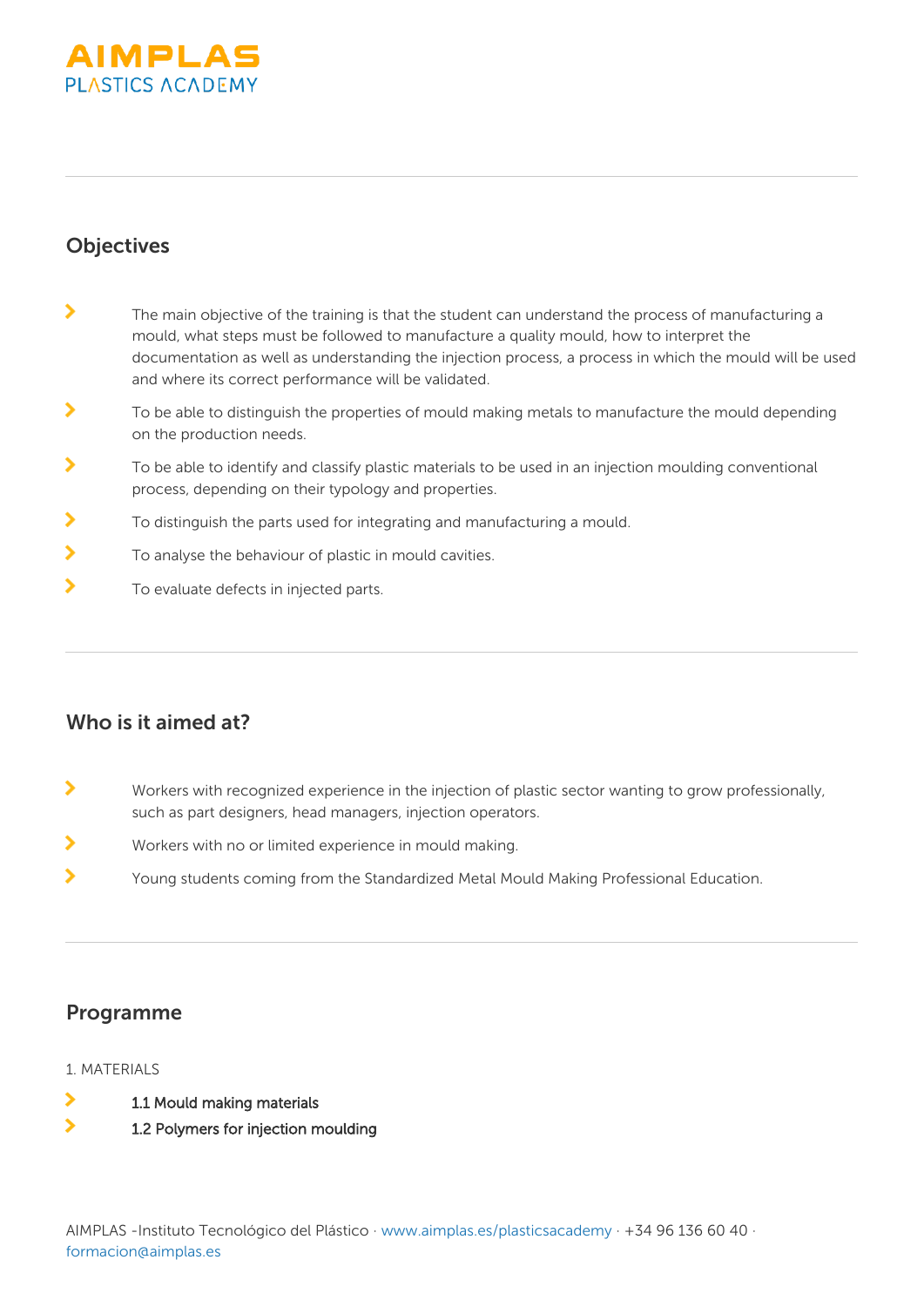

- $\mathbf{\Sigma}$ Introduction to polymers
- $\mathbf{\Sigma}$ Polymers. Main families
- $\mathbf{\Sigma}$ Biopolymers
- $\mathbf{\Sigma}$ Importance of additives

2. MOULD

#### ゝ 2.1 Mould design basis

- $\overline{\phantom{0}}$ Phases of the design process.
- ⋗ Mould parts
- $\mathbf{\Sigma}$ Wall thickness, drafts, and ribs.
- $\mathbf{\Sigma}$ Holes, weld lines, guiding holes and radii.
- $\overline{\phantom{1}}$ Replacement of materials

#### $\mathbf{\Sigma}$ 2.2 Technical drawing interpretation

- $\mathbf{\Sigma}$ Isometric and Orthographic drawings.
- $\overline{\phantom{1}}$ Dimensioning
- $\mathbf{\Sigma}$ Sectioning
- $\overline{\phantom{1}}$ Tolerances

### 3. MOULD MAKING PROCESS.

- $\overline{\phantom{1}}$ 3.1 Mould making process and Equipment
- ⋗ Cutting Tool
- $\mathbf{\Sigma}$ Lathe process
- $\mathbf{\lambda}$ Milling
- У Drilling
- $\mathbf{\Sigma}$ EDM process
- $\overline{\phantom{0}}$ Finishing process
- $\mathbf{\Sigma}$ Additive Manufacturing
- $\overline{\phantom{0}}$ 3.2 Safety measures.
- $\mathbf{\Sigma}$ 3.3 Documentation for mould making process.

### 4. INJECTION MOULDING PROCESS

- $\overline{\phantom{0}}$ Injection moulding process
- ⋟ Injection Unit
- $\mathbf{\Sigma}$ Clamping Unit
- $\rightarrow$ Peripheral equipment
- $\mathbf{\Sigma}$ Process stages
- $\overline{\phantom{0}}$ 4.2 Injected part defects
- $\overline{\phantom{1}}$ Aesthetic defects.
- $\mathbf{\lambda}$ Dimensional troubleshooting.
- $\overline{\phantom{0}}$ Defects that affect final mechanical properties.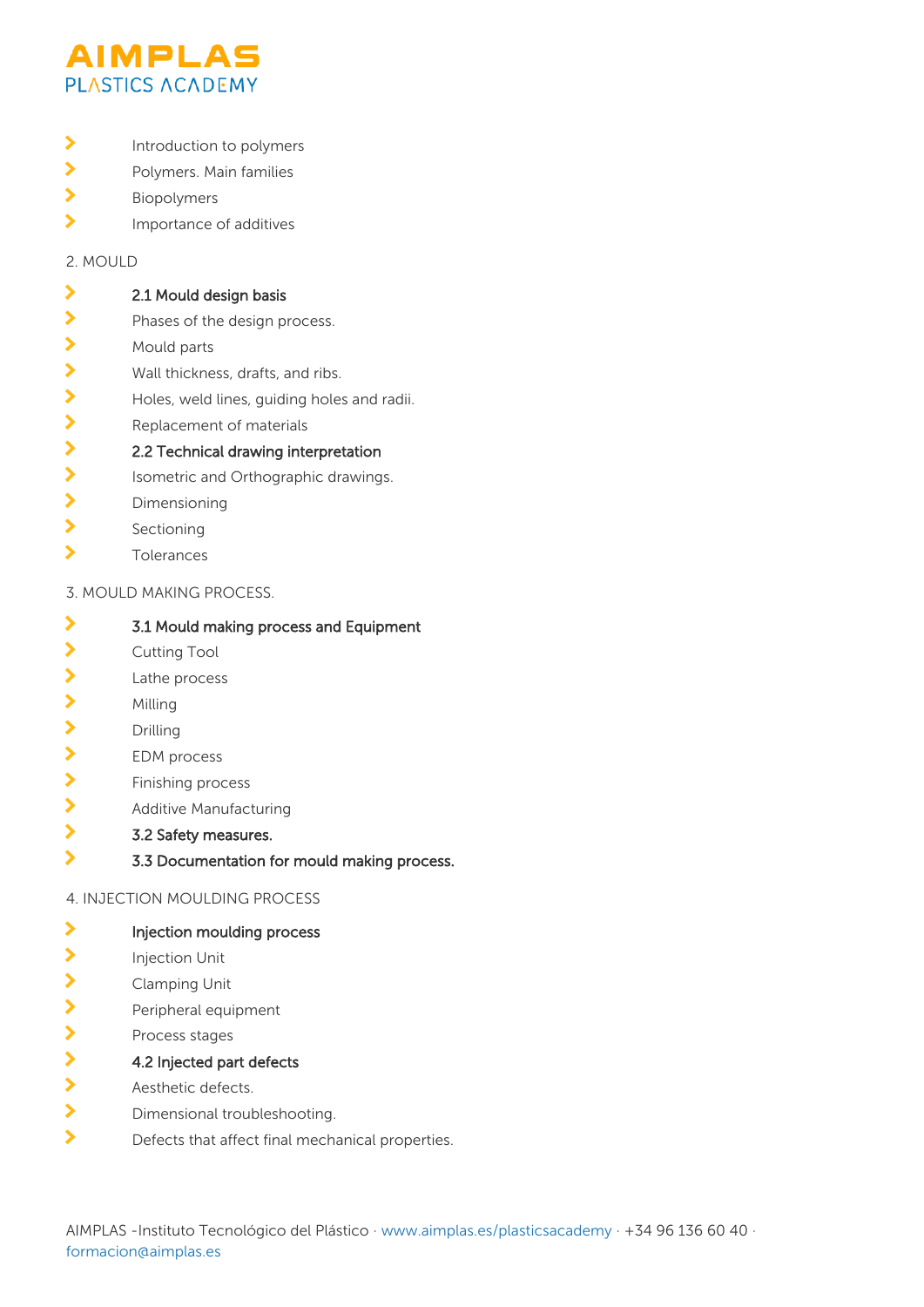

## Open calls

From 17 Jan to 16 Dec 2022

**Q** Online

## Teaching Staff



### Víctor Sevilla Núñez

Personal investigador de AIMPLAS / AIMPLAS Researcher

## Methodology

- $\mathbf{\Sigma}$ The course has been designed to be taught online through AIMPLAS Plastics Academy, providing flexibility to follow it, at any time and from any place.
- $\overline{\phantom{0}}$ The course is modular and consists of interactive multimedia contents. AIMPLAS professional technicians collaborate in its development and implementation, and, through personalised tutorials and other tools offered by the web will help the student to understand everything related to the injection moulding and moulds.
- ⋗ A Q&A videoconference session with a maximum duration of one hour.
- $\blacktriangleright$ You will have two months to complete the course.